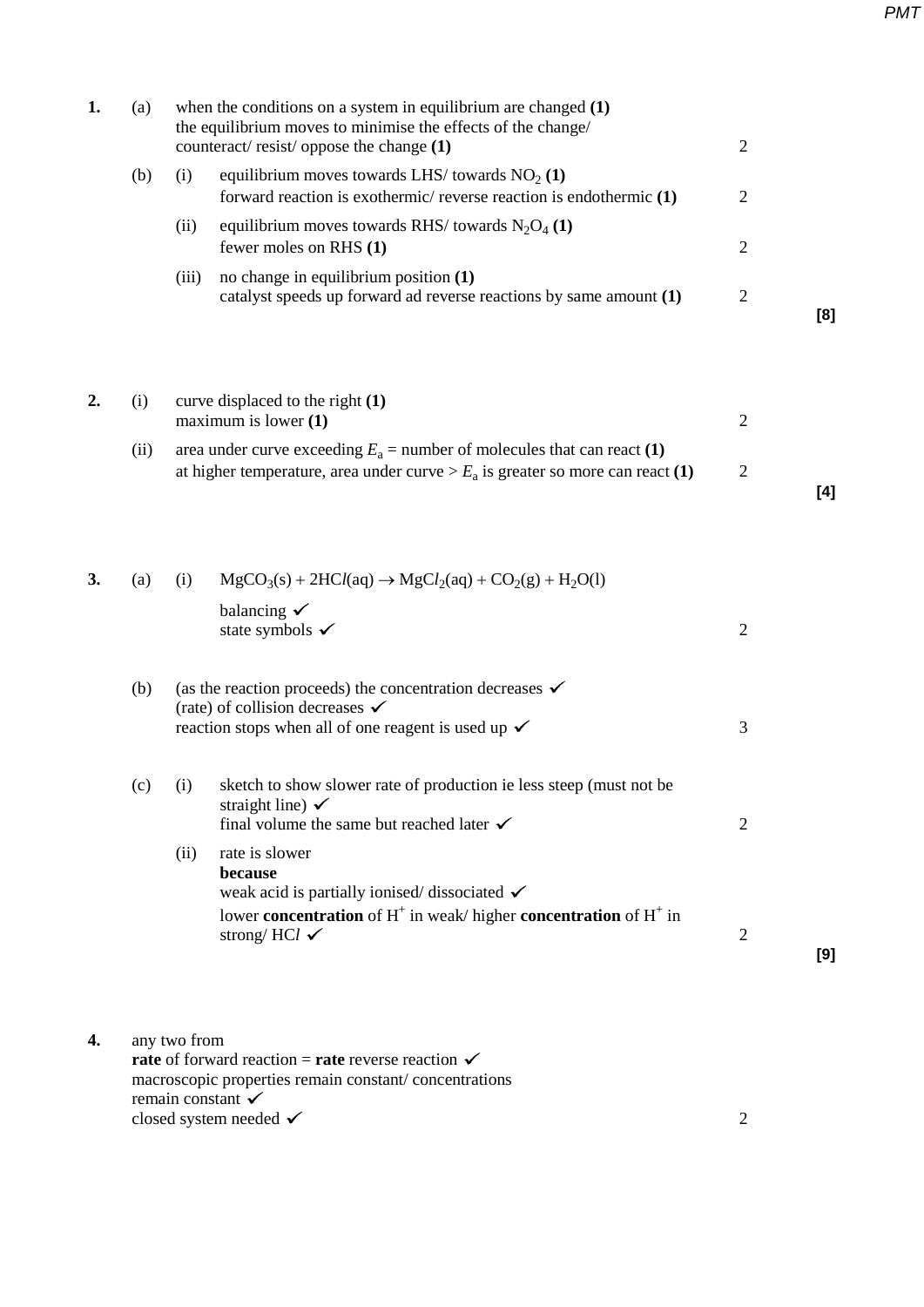(i) a substance that alters the rate of a reaction without being used up / a substance that lowers the activation energy (for a reaction) by providing an alternative route  $\checkmark$  1 (ii) catalyst is in the same state/ phase as reactants  $\checkmark$  1 (iii)  $H^+ \blacktriangleright$  1 (iv) they alter the rate of the forward and the reverse reaction **by the same amount**  $\checkmark$  1 **[6] 5.** (i) axes labelled y as number/ fraction/ % of molecules/ particles and x as energy/ enthalpy/ velocity/ speed  $\checkmark$ correct shape to include origin, hump and position wrt x axis 2  $\checkmark$ (ii) two vertical lines **drawn** both to the RHS of hump (at least one labelled *Ea*) (labels reversed cannot score)  $\checkmark$ greater proportion of collisions have energy greater than *Ea*/ more molecules exceed  $E_a \times 2$ **[4] 6.** (a) pressure  $50 - 1000$  atm  $\checkmark$ temperature 200 – 600 $\degree$ C  $\checkmark$  2 (b) **rate** 9 (increased) pressure increases rate because molecules are closer together/ more concentrated  $\checkmark$ (increased) temperature increases rate because molecules are moving faster/ have more energy  $\checkmark$ **equilibrium** increased pressure pushes equilibrium to RHS  $\checkmark$  because fewer (gas) moles/ molecules on RHS  $\checkmark$ increased temperature pushes equilibrium to LHS  $\checkmark$ because (forward) reaction is exothermic  $\checkmark$ **compromise** if temperature is **too** high, low yield if temperature is **too** low, slow rate  $\checkmark$ if pressure is too high, increased costs/ safety issues  $\checkmark$ **[11]** *PMT*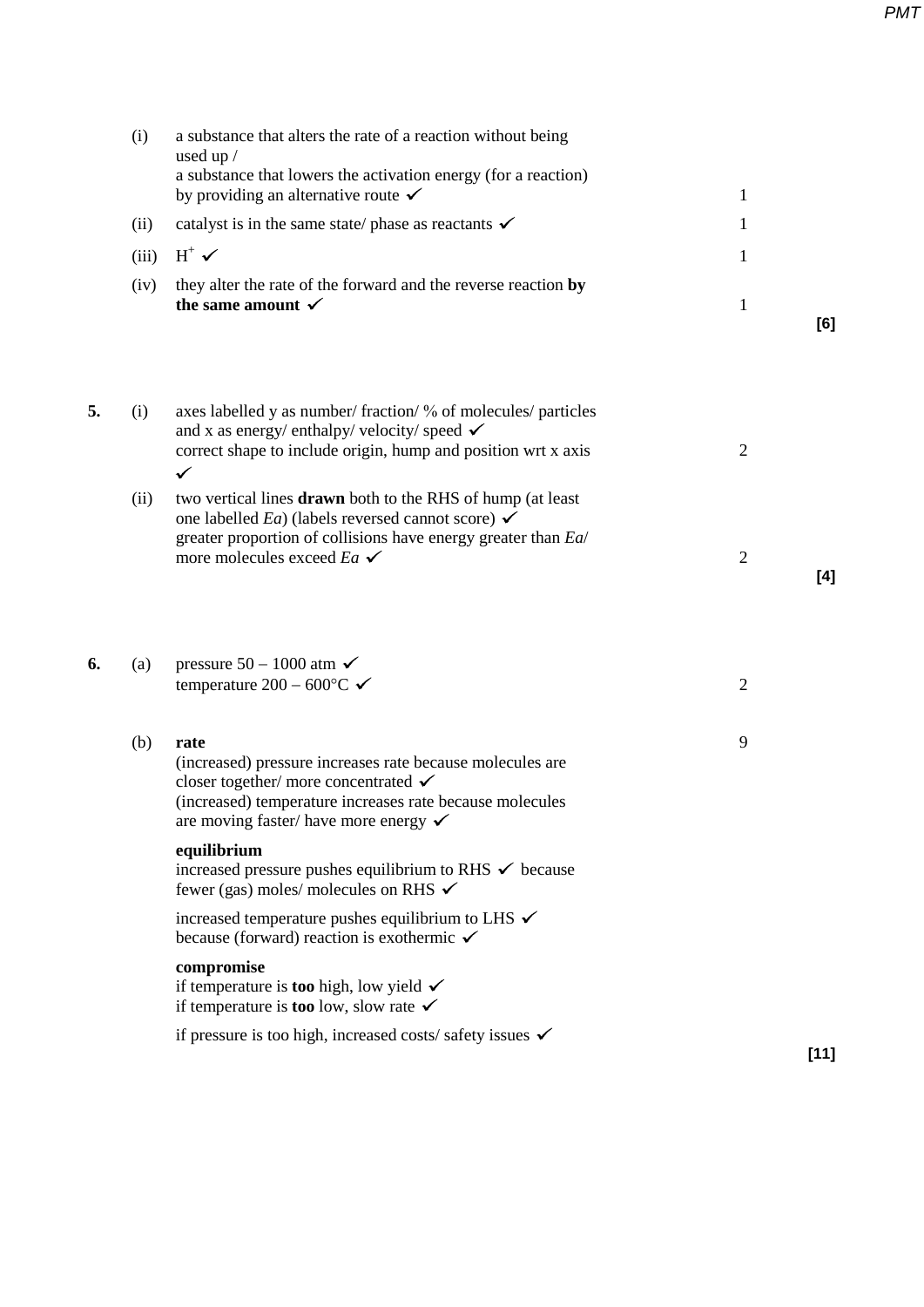| 7. | (a)    |                                  | when the conditions on a reaction in <b>equilibrium</b> are <b>changed</b> / <b>disturbed</b> $\checkmark$<br>the (equilibrium) moves in the direction to minimise the effects of the<br>change $\checkmark$                                                                                                                                                                                                                                                                                                                                                           | $\overline{2}$           |
|----|--------|----------------------------------|------------------------------------------------------------------------------------------------------------------------------------------------------------------------------------------------------------------------------------------------------------------------------------------------------------------------------------------------------------------------------------------------------------------------------------------------------------------------------------------------------------------------------------------------------------------------|--------------------------|
|    | (b)    | (i)                              | equilibrium moves to the LHS/ more $X_2$ and $Y_2$ are produced $\checkmark$                                                                                                                                                                                                                                                                                                                                                                                                                                                                                           |                          |
|    |        |                                  | more moles (of gas)/ particles on LHS $\checkmark$                                                                                                                                                                                                                                                                                                                                                                                                                                                                                                                     | $\overline{2}$           |
|    |        | (ii)                             | rate becomes less as there are less particles in a unit volume/concentration<br>less/ more space between particles $\checkmark$                                                                                                                                                                                                                                                                                                                                                                                                                                        |                          |
|    |        |                                  | therefore there are less (frequent) collisions $\checkmark$                                                                                                                                                                                                                                                                                                                                                                                                                                                                                                            | $\overline{2}$           |
|    | (c)    | (i)                              | $16-17 \%$ $\checkmark$                                                                                                                                                                                                                                                                                                                                                                                                                                                                                                                                                | $\mathbf{1}$             |
|    |        | (ii)                             | as the temperature increases the conversion decreases $\checkmark$                                                                                                                                                                                                                                                                                                                                                                                                                                                                                                     |                          |
|    |        |                                  | (equilibrium) has moved to LHS/ has moved in endothermic direction $\checkmark$                                                                                                                                                                                                                                                                                                                                                                                                                                                                                        | 2                        |
|    | (d)    | (i)                              | increases $\checkmark$                                                                                                                                                                                                                                                                                                                                                                                                                                                                                                                                                 |                          |
|    |        |                                  | because more collisions exceed (lowered) $E_a$ because the catalyst provides an<br>alternative route with a lower activation energy $\checkmark$                                                                                                                                                                                                                                                                                                                                                                                                                       | $\overline{2}$           |
|    |        | (ii)                             | no change $\checkmark$                                                                                                                                                                                                                                                                                                                                                                                                                                                                                                                                                 |                          |
|    |        |                                  | forwards and reverse rates increased by same amount $\checkmark$                                                                                                                                                                                                                                                                                                                                                                                                                                                                                                       | $\overline{c}$<br>$[13]$ |
| 8. | 2 from | energy $(1)$<br>$E_a$ marked (1) | sketch distribution to show axes labelled number/ fraction of<br>molecules/atoms and<br>shape starting at origin, maximum, approaching but not<br>crossing $\times$ axis (1) for <b>both</b> graphs<br>explanation of distribution<br>no molecules with no energy<br>few very energetic molecules<br>most have average amounts of energy<br>area under curve is the number of molecules (2)<br>distribution at higher temperature shown on diagram<br>hump lower than original (1)<br>and to RHS of original (1)<br>rate increases with an increase in temperature (1) | 9                        |

since more molecules have energy  $>E_a(1)$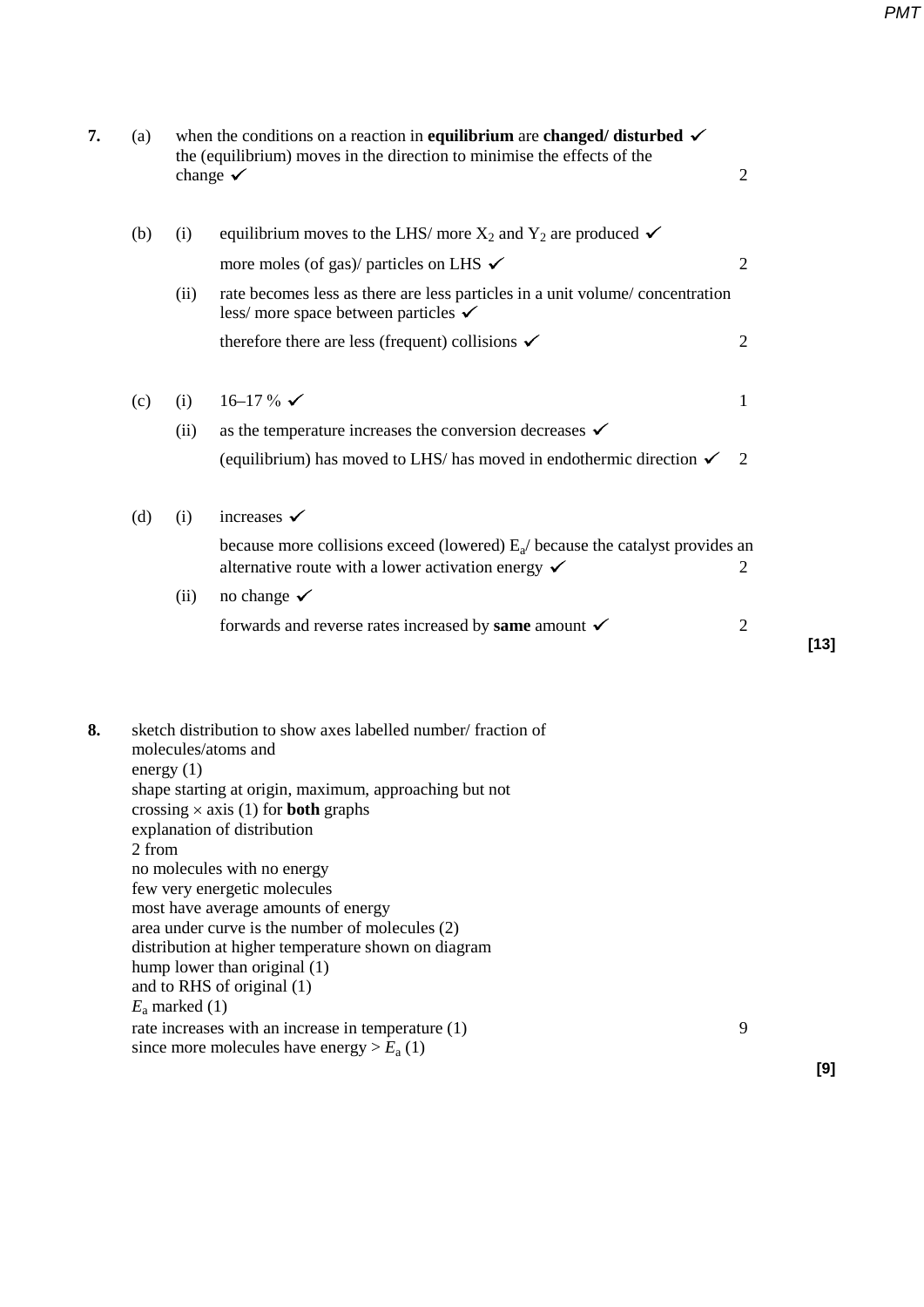**9.** (a) to overcome activation energy (1) reaction is endothermic (1) to break bonds – if type of bonds stated must be ionic or covalent (1) A2 answer based on polarisation of carbonate by  $Ca^{2+}$  is acceptable 2 (b) (i) rate forward  $>$  rate backward (1) 1 (ii) rate forward = rate backward  $(1)$  1 (iii) equilibrium moves to RHS (1) use of le Chatelier (1) more CaO /product / less CaCO<sub>3</sub> / reactant present (1)  $\frac{3}{2}$ **[7] 10.** (a) anywhere in range 30 - 40% (1) if range given all values must be in this range  $1$ (b) (i) increases (1) 1 (ii) more moles of A and B (1) equilibrium moves in direction of less moles (1) 2 (c) endothermic (marks for **explanation**) an increase in temperature converts more A (1) equilibrium moves in direction to lower temperature/ forward reaction must tend to lower temperature/ an increase in temperature favours the endothermic 2 process (1) (d) (i) a substance that alters/increases the rate of reaction/lowers Ea (1) but remains unchanged **after the reaction** /is not used **up** (1) 2 (ii) to save **energy/money** + reason eg by allowing process to run at a lower temperature/ by lowering Ea (1) goes faster to save **time**/ allows the process to run continuously (1) 2 (e) not enough time was allowed for the equilibrium to

*PMT*

establish/ other products were formed (1) 1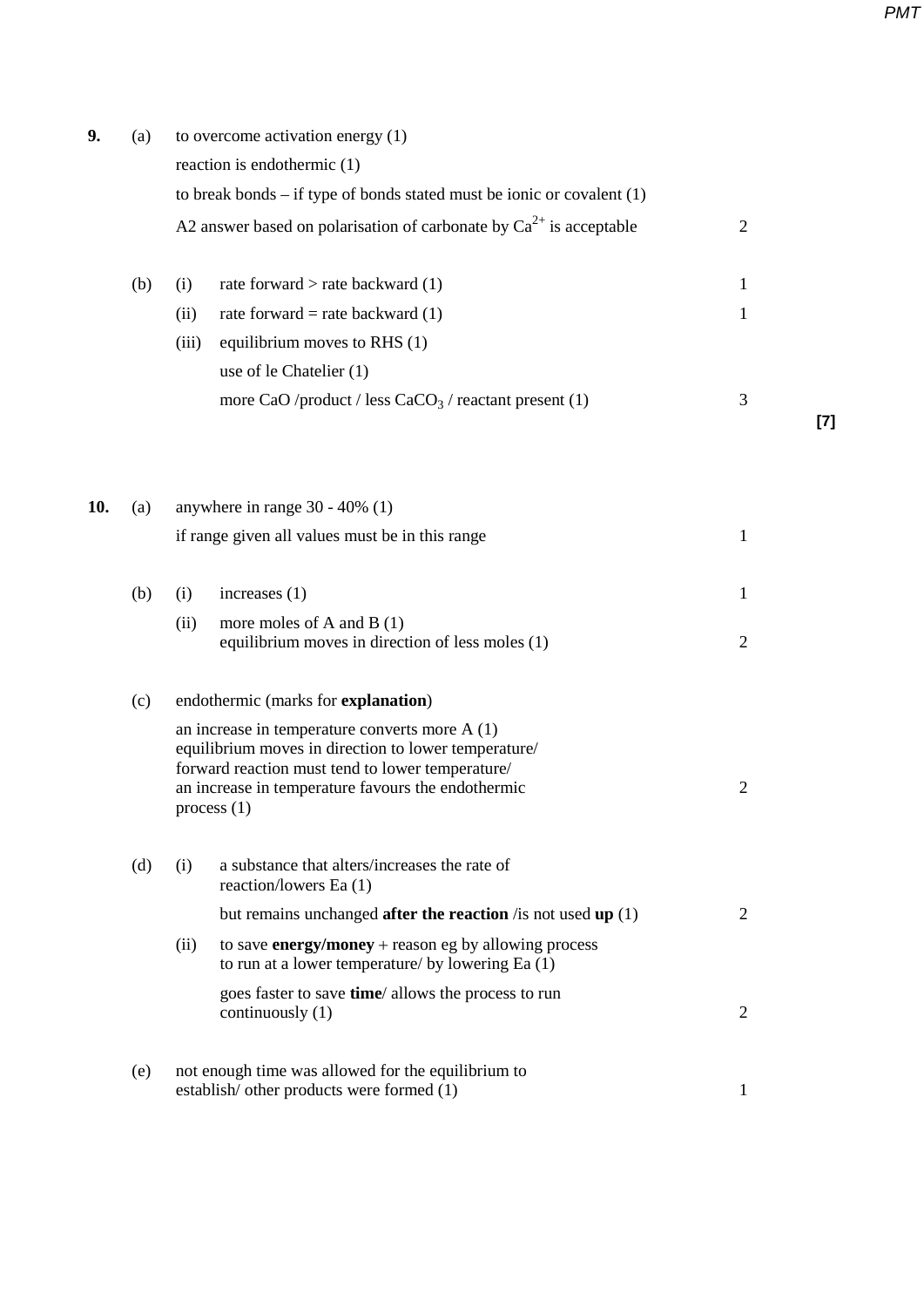**[9]**

|     | (f)   | two important catalysts, examples include<br>iron in Haber process/manufacture of ammonia<br>vanadium(V) oxide in Contact process/ manufacture of<br>sulphuric acid<br>nickel in hydrogenation of alkenes/manufacture of<br>margarines<br>phosphoric acid in the conversion ethene to ethanol<br>enzyme/ named enzyme with corresponding function<br>Pt/Pd/Rh in catalytic converter (any 1 metal)<br>Ziegler catalyst in alkene<br>any named acid (except nitric) in esterification<br>zeolites/ platinum in catalytic cracking | $\overline{2}$ |        |
|-----|-------|----------------------------------------------------------------------------------------------------------------------------------------------------------------------------------------------------------------------------------------------------------------------------------------------------------------------------------------------------------------------------------------------------------------------------------------------------------------------------------------------------------------------------------|----------------|--------|
|     |       |                                                                                                                                                                                                                                                                                                                                                                                                                                                                                                                                  |                | $[13]$ |
| 11. | (i)   | more CO and H <sub>2</sub> / less CH <sub>3</sub> OH/ moves to LHS $\checkmark$<br>reaction is exothermic/ or $\checkmark$<br>(moves in endothermic direction scores 1)                                                                                                                                                                                                                                                                                                                                                          | $\overline{4}$ |        |
|     |       | less CO and H <sub>2</sub> / more CH <sub>3</sub> OH/ moves to RHS $\checkmark$<br>more mole/molecules/particles on LHS/ ora $\checkmark$                                                                                                                                                                                                                                                                                                                                                                                        |                |        |
|     | (ii)  | more particles per unit volume/<br>increased concentration/ particles closer together $\checkmark$<br>more collisions and increases rate $\checkmark$                                                                                                                                                                                                                                                                                                                                                                            | $\mathfrak{2}$ |        |
|     | (iii) | heterogeneous $\checkmark$                                                                                                                                                                                                                                                                                                                                                                                                                                                                                                       | 1              |        |
|     | (iv)  | none $\checkmark$                                                                                                                                                                                                                                                                                                                                                                                                                                                                                                                |                |        |
|     |       | affects forward and reverse reaction the same $\checkmark$                                                                                                                                                                                                                                                                                                                                                                                                                                                                       | 2              | [9]    |

| 12. | (a) |      | the statement is true because there are more collisions (as temperature increases) $\checkmark$<br>increase in temperature increases the velocity/energy of particles $\checkmark$<br>rate increases (with increase in temperature) more than can be explained by this/<br><b>but</b> not all collisions are successful $\checkmark$<br>to be successful collisions must exceed $E_a \checkmark$ |   |  |  |  |
|-----|-----|------|--------------------------------------------------------------------------------------------------------------------------------------------------------------------------------------------------------------------------------------------------------------------------------------------------------------------------------------------------------------------------------------------------|---|--|--|--|
|     |     |      | if temperature increased higher proportion of collisions exceed $E_a \checkmark$                                                                                                                                                                                                                                                                                                                 | 5 |  |  |  |
|     | (b) | (i)  | y axis: fraction/ number of particles/ molecules/ atoms $\checkmark$<br>x axis: energy/velocity $\checkmark$                                                                                                                                                                                                                                                                                     | 2 |  |  |  |
|     |     | (ii) | line labelled $T_2$ with higher maximum $\checkmark$<br>maximum to LHS of original line $\checkmark$<br>(must start at 0.0, be below original curve at higher energies,                                                                                                                                                                                                                          |   |  |  |  |
|     |     |      | cut the other curve only once and not cross the $\times$ axis                                                                                                                                                                                                                                                                                                                                    | 2 |  |  |  |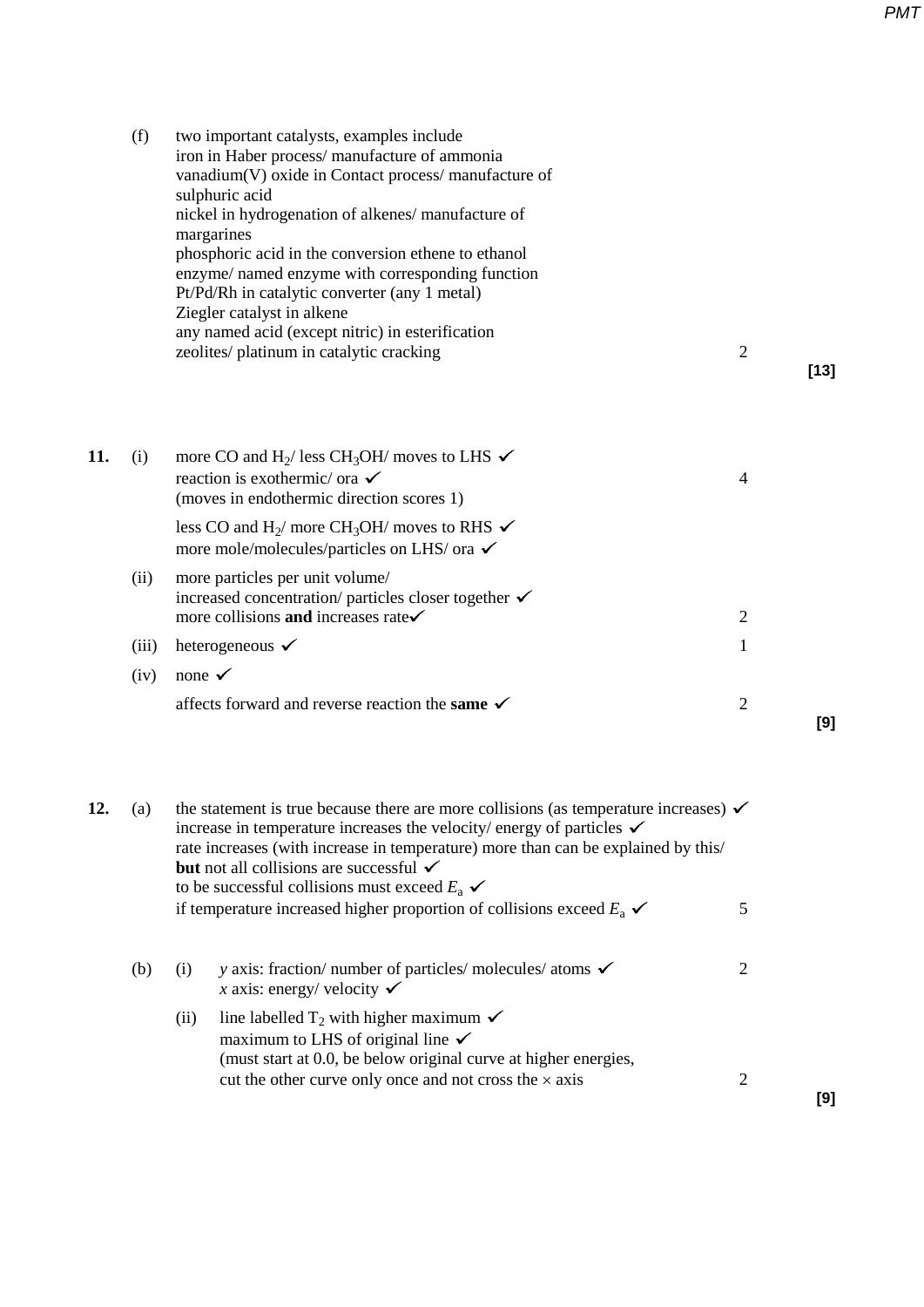| 13. |       | if the <b>conditions</b> on a system in <b>equilibrium</b> are changed $(1)$    |                |       |
|-----|-------|---------------------------------------------------------------------------------|----------------|-------|
|     |       | the equilibrium moves to try to minimise the effects of the change $(1)$        |                | $[2]$ |
| 14. | (i)   | time less $(1)$                                                                 |                |       |
|     |       | $E_a$ lowered (1)                                                               | $\overline{2}$ |       |
|     | (ii)  | time less $(1)$                                                                 |                |       |
|     |       | more collisions/ particles <b>exceed</b> $\mathbf{E}_a$ (1)                     | $\overline{2}$ |       |
|     | (iii) | time more $(1)$                                                                 |                |       |
|     |       | particles are <b>further apart</b> and therefore less (frequent) collisions (1) | $\overline{2}$ |       |
|     |       |                                                                                 |                | [6]   |
| 15. | (i)   | no effect because it only increases rate of reaction (1)                        | $\mathbf{1}$   |       |
|     | (ii)  | moves to LHS/ more $N_2$ and $H_2$ / less NH <sub>3</sub> (1)                   |                |       |
|     |       | forward reaction is exothermic $(1)$                                            | $\overline{2}$ |       |
|     | (iii) | moves to LHS / more $N_2$ and $H_2$ / less NH <sub>3</sub> (1)                  |                |       |
|     |       | fewer moles on RHS (1)                                                          | $\overline{2}$ |       |
|     |       |                                                                                 |                | $[5]$ |
| 16. |       | when the conditions on a system in equilibrium are changed $(1)$                |                |       |
|     |       | the equilibrium moves to minimise the effects of the change/                    |                |       |
|     |       | counteract/resist/oppose the change (1)                                         |                | [2]   |
| 17. | (i)   | becomes brown/darker/colour more intense (1)                                    |                |       |
|     |       | moves towards LHS/towards $NO2(1)$                                              |                |       |
|     |       | forward reaction is exothermic/ reverse reaction is endothermic (1)             | 3              |       |
|     | (ii)  | becomes less brown/pale/colourless (1)                                          |                |       |
|     |       | moves towards RHS/ towards $N_2O_4$ (1)                                         |                |       |
|     |       | fewer moles on RHS (1)                                                          | 3              | [6]   |
|     |       |                                                                                 |                |       |

*PMT*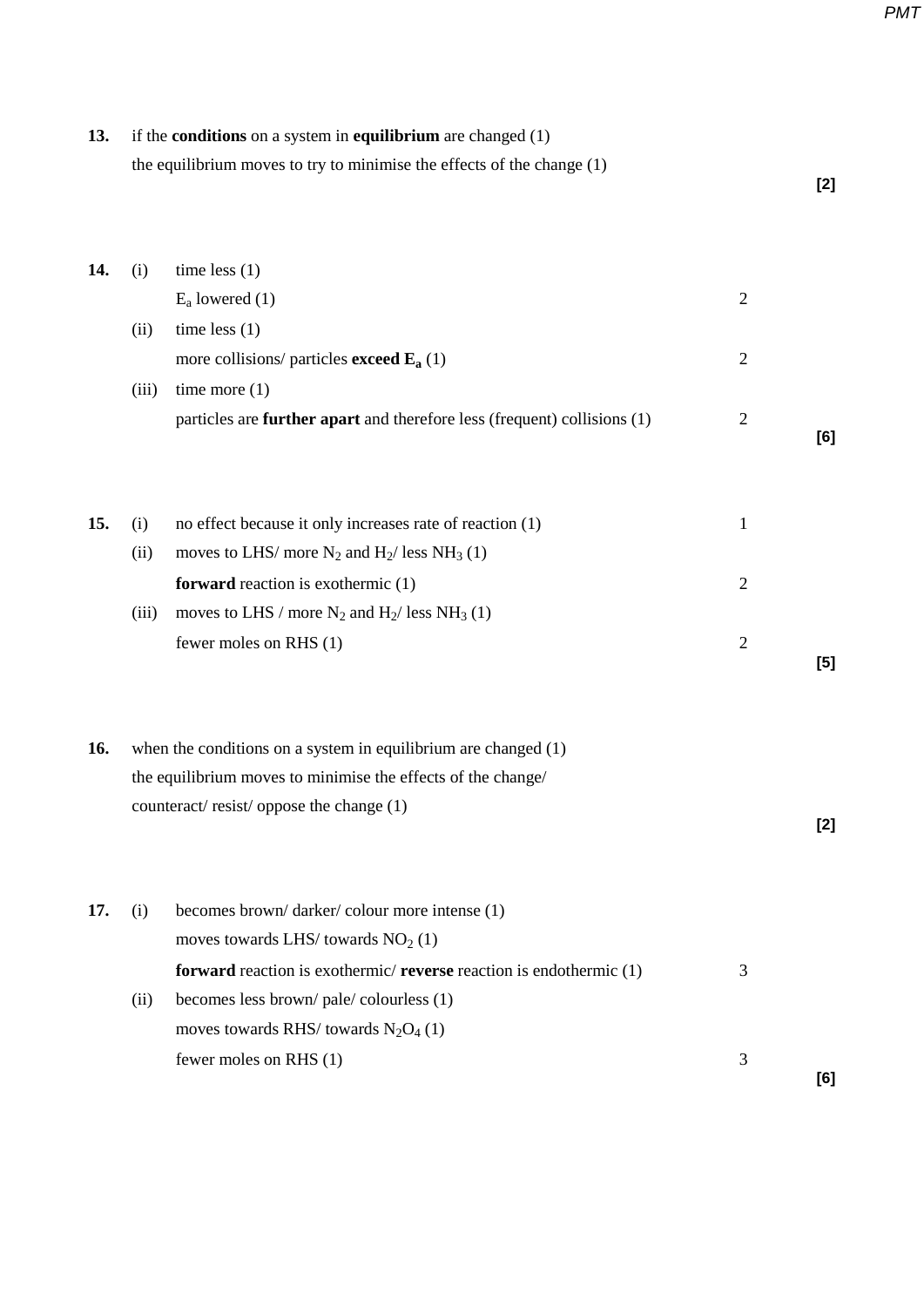| 18. |                        | catalyst alters rate of reaction/lowers Ea (1)<br>remains unchanged after the reaction/ is not changed at the end of the reaction<br>BUT negated by does not take part in reaction (1)                                                                                                                                                                                                                                                                                                                                                                                                      |        | $[2]$ |
|-----|------------------------|---------------------------------------------------------------------------------------------------------------------------------------------------------------------------------------------------------------------------------------------------------------------------------------------------------------------------------------------------------------------------------------------------------------------------------------------------------------------------------------------------------------------------------------------------------------------------------------------|--------|-------|
| 19. |                        | (When a system in dynamic equilibrium is subjected to a change in conditions)<br>the (position of) equilibrium will shift $\checkmark$<br>in the direction that minimises the effect of /opposes the change $\checkmark$<br>[NOT negates, nullifies or cancels]                                                                                                                                                                                                                                                                                                                             |        | [2]   |
| 20. | $\bullet$<br>$\bullet$ | Any two of the following bullet points $\checkmark\checkmark$<br>forward rate = reverse rate [NOT just "forward reaction = reverse reaction"]<br>can be approached from either direction<br>["forward rate of reaction = reverse rate of reaction" is worth both the<br>above bullet points]<br>no change in overall macroscopic properties or a specific one (e.g. colour)<br>takes place in a closed system<br>[N.B. every wrong point negates a correct one]                                                                                                                             |        | $[2]$ |
| 21. |                        | (from yellow) to orange $\checkmark$<br>increasing $[H^+]$ or more acid/HCl<br>moves equilibrium/reaction to the left or produces more $Cr_2O_7^{2-}$ $\checkmark$                                                                                                                                                                                                                                                                                                                                                                                                                          |        | $[2]$ |
| 22. | (i)<br>(ii)            | turns lighter brown/colourless $\checkmark$<br>(equilibrium/reaction moves to the right):<br>fewer molecules/particles/moles on right or 2 moles $\rightarrow$ 1 mole $\checkmark$<br>turns darker (brown) $\checkmark$<br>(equilibrium/reaction moves to the left): L $\rightarrow$ R/forward rxn is exothermic. $\checkmark$<br>[in (i) and (ii) mark the observation first, and then the reason. Each mark<br>is unconditional on the other.] [in (ii), if neither mark is scored and you are<br>convinced that the only error is mixing up endo/exo-thermic, you may<br>award [1] mark] | 2<br>2 |       |
|     |                        |                                                                                                                                                                                                                                                                                                                                                                                                                                                                                                                                                                                             |        | [4]   |